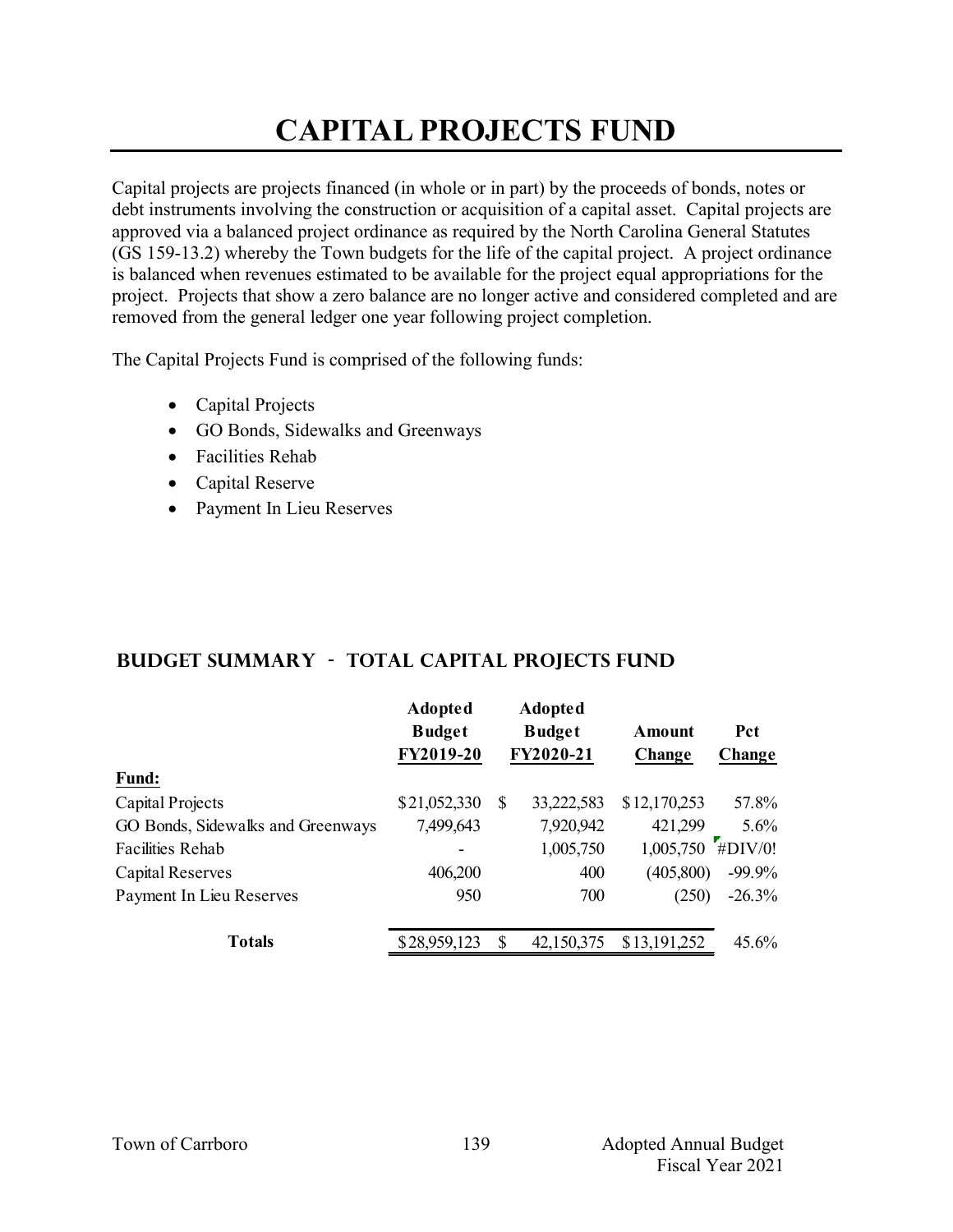# **CAPITAL PROJECTS**

Funds are appropriated for capital projects via a balanced project ordinance as required by the North Carolina General Statutes (GS 159-13.2) whereby the Town budgets for the life of the capital project; or capital projects may be appropriated in the annual general fund budget.

### **BUDGET SUMMARY - CAPITAL PROJECTS LTD Adopted Adopted FY20 to FY21 Actuals Budget Budget Percent thru 6/30/19 FY2019-20 FY2020-21 Change Revenues:** Interest Earnings 36,173 28,481 55,316 94.2% Restricted Intergovernmental 932,904 6,586,500 14,444,095 119.3% Transfer from General Fund 3,357,591 3,357,591 8,317,591 147.7% Other Financing Sources 457,500 11,039,758 10,405,581 -5.7% Other Revenue **100.0%** - 40,000 - 100.0% **Total Revenues** 4,784,168 21,052,330 33,222,583 57.8% **Expenditures:** 203 S Greensboro St 1,103,210 15,699,895 26,432,490 68.4% South Greensboro St Conduit  $95,000$  95,000 0.0% Rogers Road Conduit  $155,000$  155,000 0.0% Planning Permitting Software \* 183,046 230,000 - 100.0% Self-Contained Breathing Apparatus Repl<sup>\*</sup> - 314,924 - -100.0% Comprehensive Plan  $200,000$   $250,000$   $25.0\%$ Estes Drive Bike-Ped Improvements - 170,000 170,000 0.0% Bus Shelter Replacement - 288,000 288,000 0.0% Bicycle Loop Detectors 18,525 57,500 57,500 0.0% LED Street Lights \* 35,396 40,000 - 100.0% Town Hall Roof Replacement \*  $100,000$  -  $-100.0\%$ Town Hall Basement Waterproofing \* The contract of the contract of the 100,000 contract to  $100.0\%$ Unpaved Road Upgrades - 230,000 230,000 0.0% MLK Jr Park 1,190,126 2,561,196 2,761,196 7.8% 2020 Vehicle & Equipment Replacements\* 1992,814 - 100.0% 2021 Vehicle & Equipment Replacements - - 954,000 #DIV/0! Ped Safety Imprvmnts & Bike Plan - 257,000  $\uparrow$  #DIV/0!<br>
Playground Equip Replacement - 100,000  $\uparrow$  #DIV/0! Playground Equip Replacement - 100,000 #DIV/0!<br>FY20 Street Resurfacing - 967,081 #DIV/0! FY20 Street Resurfacing The contract of the street Resurfacing the street of the street Resurfacing the street  $967,081$  #DIV/0! FY21 Street Resurfacing  $450,000$   $#$  DIV/0! Capital Expense Reserve  $36,173$  18,001 55,316 207.3% **Total Expenditures** 2,566,476 21,052,330 33,222,583 57.8%

\* Project was closed in FY 2020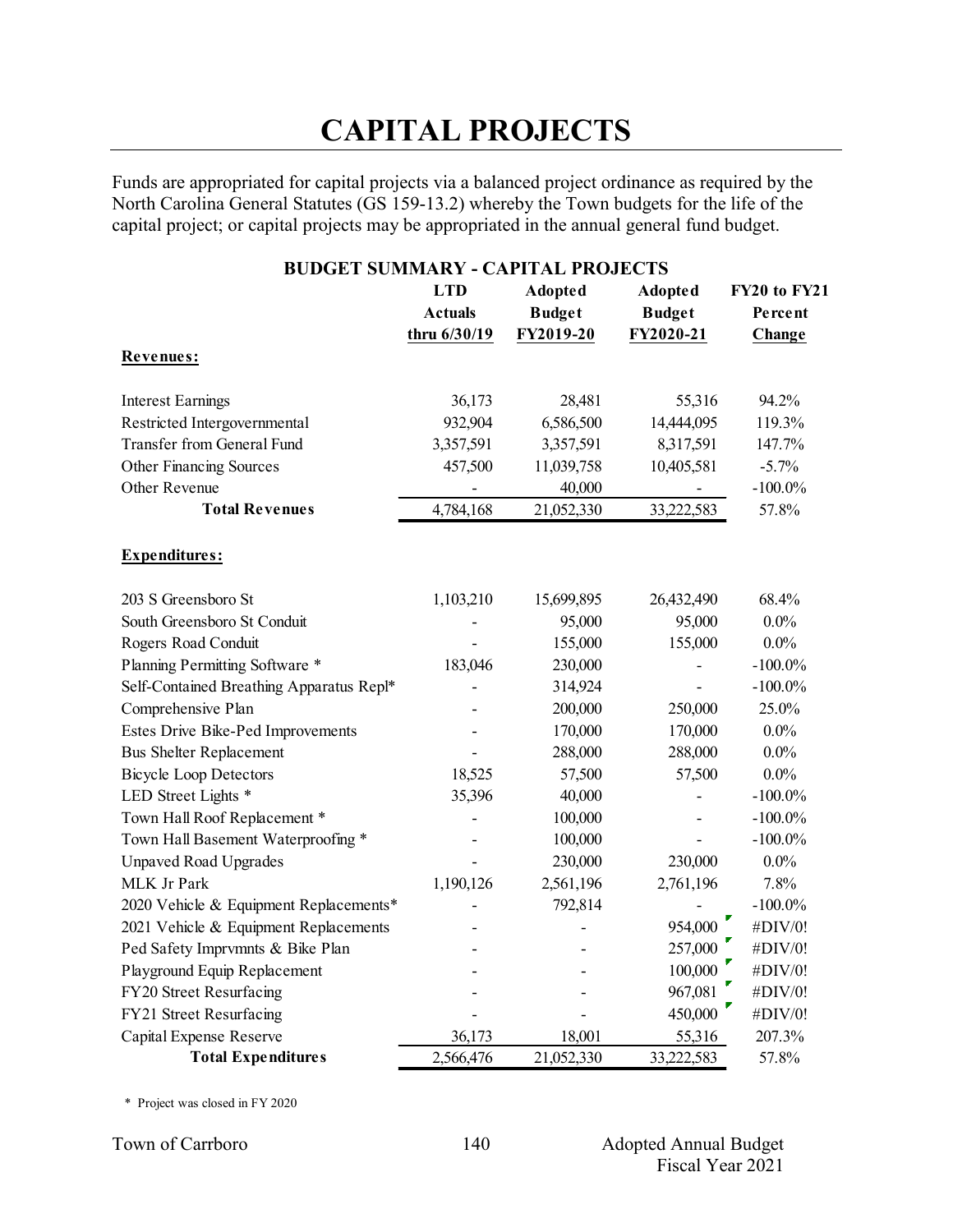## **GO BOND-FUNDED SIDEWALKS AND GREENWWAYS**

The Town continues its sidewalks and greenways construction program authorized by the voters in 2003. In January 2013, the Town discontinued the use of bond anticipation notes to finance this construction and issued \$4.6 million of general obligation bonds. The Town does not have any other outstanding general obligation bonds.

### **BUDGET SUMMARY - GO BOND-FUNDED SIDEWALKS AND GREENWAYS**

|                                  | <b>LTD</b>     | <b>Adopted</b> | <b>Adopted</b> | FY20 to FY21 |
|----------------------------------|----------------|----------------|----------------|--------------|
|                                  | <b>Actuals</b> | <b>Budget</b>  | <b>Budget</b>  | Percent      |
|                                  | thru 6/30/19   | FY2019-20      | FY2020-21      | Change       |
| Revenues:                        |                |                |                |              |
| <b>Interest Earnings</b>         | 79,845         | 43,978         | 94,247         | 114.3%       |
| Restricted Intergovernmental     | 1,664,201      | 5,533,515      | 6,129,404      | 10.8%        |
| <b>Other Financing Sources</b>   | 1,873,842      | 1,922,150      | 1,697,291      | $-11.7%$     |
| <b>Total Revenues</b>            | 3,617,888      | 7,499,643      | 7,920,942      | 0.6%         |
| <b>Expenditures:</b>             |                |                |                |              |
| Morgan Creek Greenway Ph1        | 422,810        | 1,568,500      | 2,068,500      | 31.9%        |
| Homestead Rd CHHS Multi-use Path | 1,311,453      | 1,521,770      | 1,521,770      | $0.0\%$      |
| S Greensboro St Sidewalk         | 43,836         | 1,750,119      | 1,750,119      | $0.0\%$      |
| Rogers Road Sidewalk             | 1,374,764      | 1,371,658      | 1,492,547      | 8.8%         |
| Jones Creek Greenway             | 54,998         | 850,250        | 850,250        | $0.0\%$      |
| Sidewalk Repairs                 |                | 115,000        | 190,000        | 65.2%        |
| Capital Expense Reserve          | 423,517        | 322,346        | 47,756         | $-85.2%$     |
| <b>Total Expenditures</b>        | 3,631,378      | 7,499,643      | 7,920,942      | 0.6%         |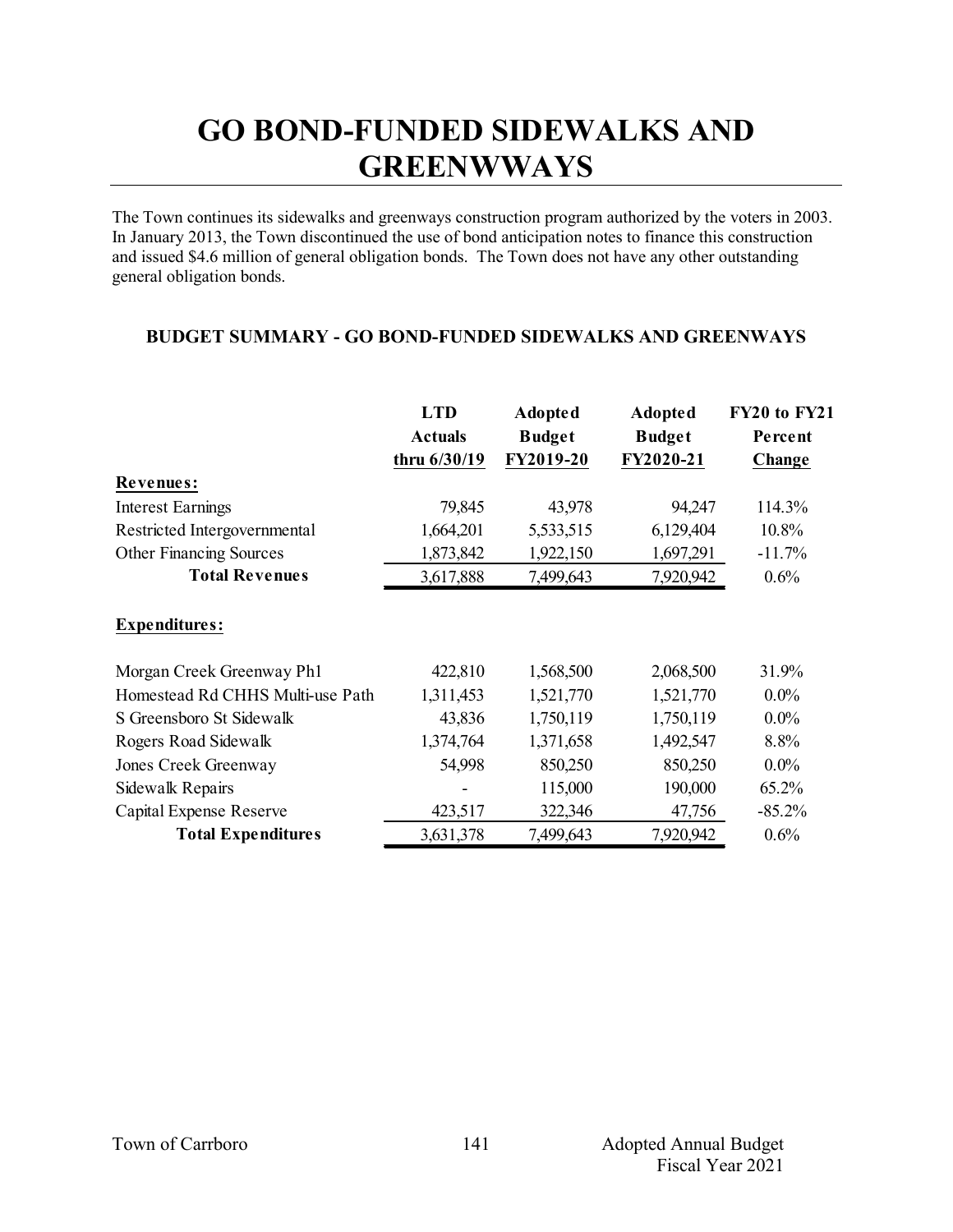## **FACILITIES REHAB**

On November 12, 2019 the Board of Aldermen authorized the establishment of a Facilities Rehabilitation Fund. The purpose of this Fund is to repair and rehabilitate existing Town Facilities. No new construction is permitted under this Fund.

#### **BUDGET SUMMARY - CAPITAL RESERVE FUND**

|                                    | <b>LTD</b>     | <b>Adopted</b> | <b>Adopted</b> | FY20 to FY21 |
|------------------------------------|----------------|----------------|----------------|--------------|
|                                    | <b>Actuals</b> | <b>Budget</b>  | <b>Budget</b>  | Percent      |
|                                    | thru 6/30/19   | FY2019-20      | FY2020-21      | Change       |
| Revenues:                          |                |                |                |              |
| <b>Interest Earnings</b>           |                |                | 5,750          | #DIV/0!      |
| <b>Transfer from General Fund</b>  |                |                | 1,000,000      | #DIV/0!      |
| <b>Total Revenues</b>              |                |                | 1,005,750      | #DIV/0!      |
| Expenditures:                      |                |                |                |              |
| Century Center Drainage            |                |                | 5,028          | #DIV/0!      |
| CC Interior Improvements           |                |                | 12,582         | #DIV/0!      |
| Fire Sta 1 Concrete Pad            |                |                | 27,000         | #DIV/0!      |
| Fire Sta 2 Improvements            |                |                | 2,109          | #DIV/0!      |
| Fire Sta 1 Interior Improvements   |                |                | 7,888          | #DIV/0!      |
| Fire Sta 1 Bay Roof Repl           |                |                | 58,606         | #DIV/0!      |
| <b>Wilson Park Improvements</b>    |                |                | 5,000          | #DIV/0!      |
| <b>Anderson Park Improvements</b>  |                |                | 3,793          | #DIV/0!      |
| Playgrnd Equip Power Washing       |                |                | 1,650          | #DIV/0!      |
| Pavillion Roof for Fleet Mtce      |                |                | 18,445         | #DIV/0!      |
| Town Hall Exterior Painting/Repair |                |                | 17,500         | #DIV/0!      |
| Town Hall Interior Improvements    |                |                | 2,353          | #DIV/0!      |
| Capital Expense Reserve            |                |                | 843,796        | #DIV/0!      |
| <b>Total Expenditures</b>          |                |                | 1,005,750      | #DIV/0!      |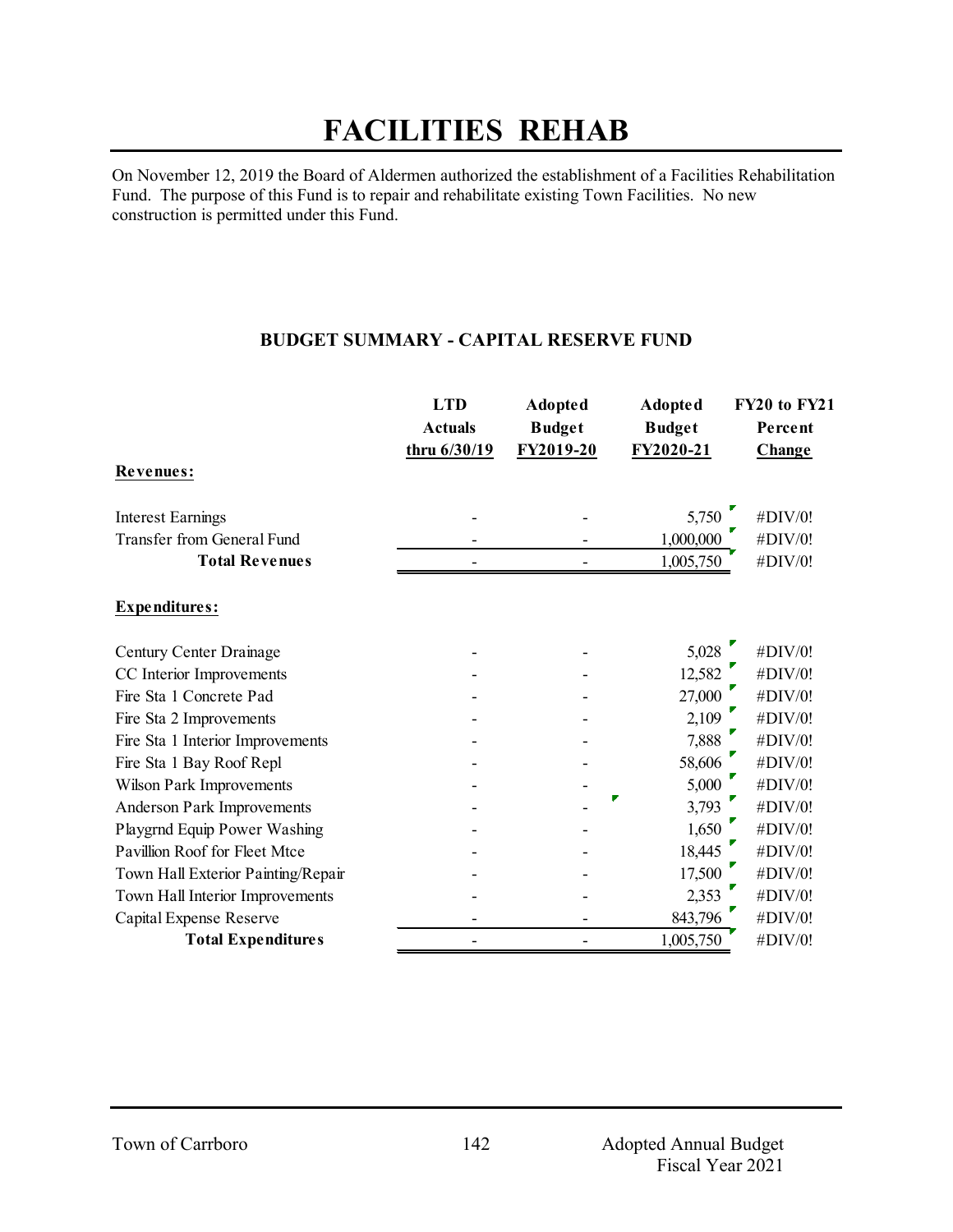## **CAPITAL RESERVE**

The Town has established a capital reserve fund to set aside funds for specific purposes and future projects. The Town has set aside funds for the following.

*Street Resurfacing* – The Town sets aside reserves annually for street resurfacing.

*Future Debt Service* – The Town has set aside reserves in anticipation of debt to be issued in the future for facility improvements.

#### **BUDGET SUMMARY - CAPITAL RESERVE FUND**

|                             | <b>LTD</b><br><b>Actuals</b><br>thru 6/30/19 FY2019-20 | <b>Adopted</b><br><b>Budget</b> | Adopted<br><b>Budget</b><br>FY2020-21 | FY20 to FY21<br>Percent |
|-----------------------------|--------------------------------------------------------|---------------------------------|---------------------------------------|-------------------------|
| Revenues:                   |                                                        |                                 |                                       | <b>Change</b>           |
| Interest Earnings           | 2,085                                                  | 1,000                           | 400                                   | $-60.0\%$               |
| Other Financing Sources     | 417,373                                                | 405,200                         |                                       | $-100.0\%$              |
| <b>Total Revenues</b>       | 419,458                                                | 406,200                         | 400                                   | $-12.3%$                |
| <b>Expenditures:</b>        |                                                        |                                 |                                       |                         |
| <b>Street Resurfacing</b>   | 250,000                                                | 350,000                         |                                       | $-100.0\%$              |
| <b>Future Debt Service</b>  | 2,085                                                  | 55,200                          | 400                                   | $-99.3\%$               |
| <b>Uncommitted Reserves</b> | 167,373                                                | 1,000                           |                                       | $-100.0\%$              |
| <b>Total Expenditures</b>   | 419,458                                                | 406,200                         | 400                                   | $-12.3%$                |